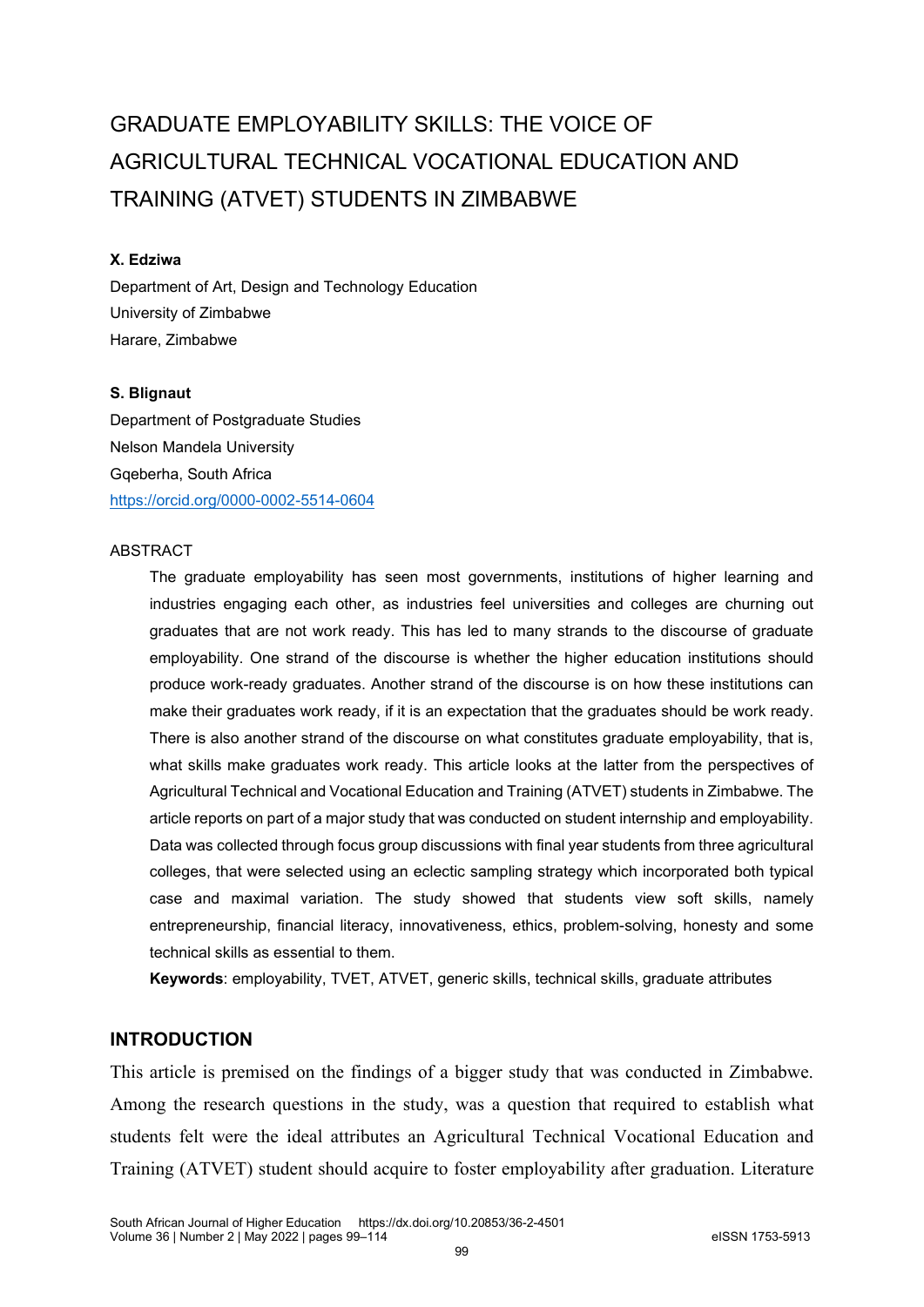is awash with graduate employability skills albeit being complex and contested, but they seem to be based on what employers and institutions have prescribed for the students (Nugraha et al. 2020; Osmani et al. 2019; Zegwaard, Campbell, and Pretti 2017; Rowe and Zegwaard 2017; Bridgstock 2017; Oliver 2015; Ismail and Mohammed 2015, Hillage and Pollard 1998; Rust and Froud 2011; Lowden et al. 2011; Caballero and Walker 2010). This article brings in the voice of a rather neglected critical stakeholder in curriculum development, the consumer of the curriculum, the student. The student is the recipient of the employability development agenda and discourse but rarely involved in the development of the agenda itself (Lisá, Hennelová, and Newman 2019; Tymon 2013). The voice of the student is found largely missing in most employability literature (Leggett, Kinear, and Boyce 2004).

Recent developments, in higher education the world over, has seen a strong emphasis placed on making graduates ready for work (Moore and Morton 2015). Colleges and universities are persistently urged to ensure that they produce employable graduates. This is, however, despite the fact that there is a philosophical question of whether they should (Tymon 2013). Institutions are, therefore, under pressure to take on-board employability in their establishments. This entails the institutions improving their outputs and market responsiveness by producing relevant graduates. In Zimbabwe, for an example, questions have been posed as to how relevant institutions of higher learning are, in producing graduates that meet industry requirements (Report on Ministry of Higher and Tertiary Education: Consultative meeting on Industrial Attachment for university students, February 2012).

Institutions of higher education in countries such as Australia and Indonesia, put serious attention on training methodologies that embrace real work experiences as a way of preparing college and university graduates for the world of work (Campbell and Zegwaard 2011; Paryono 2014). In Zimbabwe, most institutions of higher learning are embracing industrial attachment (IA) as instrumental in equipping students with the required employability skills, which make the graduates functional in the work environment.

Employability has become, and is likely to continue to be, a major issue for a variety of stakeholders in higher education (Bennet 2018; Holmes 2013). Despite debate about whether institutions of higher learning can and should develop employability skills in students, most of the institutions the world over include the development of employability skills within their curricula. On the other hand, employers have continued to say that graduates are not ready for the world of work and lack some of the basic skills needed for successful employment. What really are these skills? Do students view the plethora of skills produced by academics and workplace personnel as valuable to them?

Student engagement in curriculum development at higher education level is fast becoming

100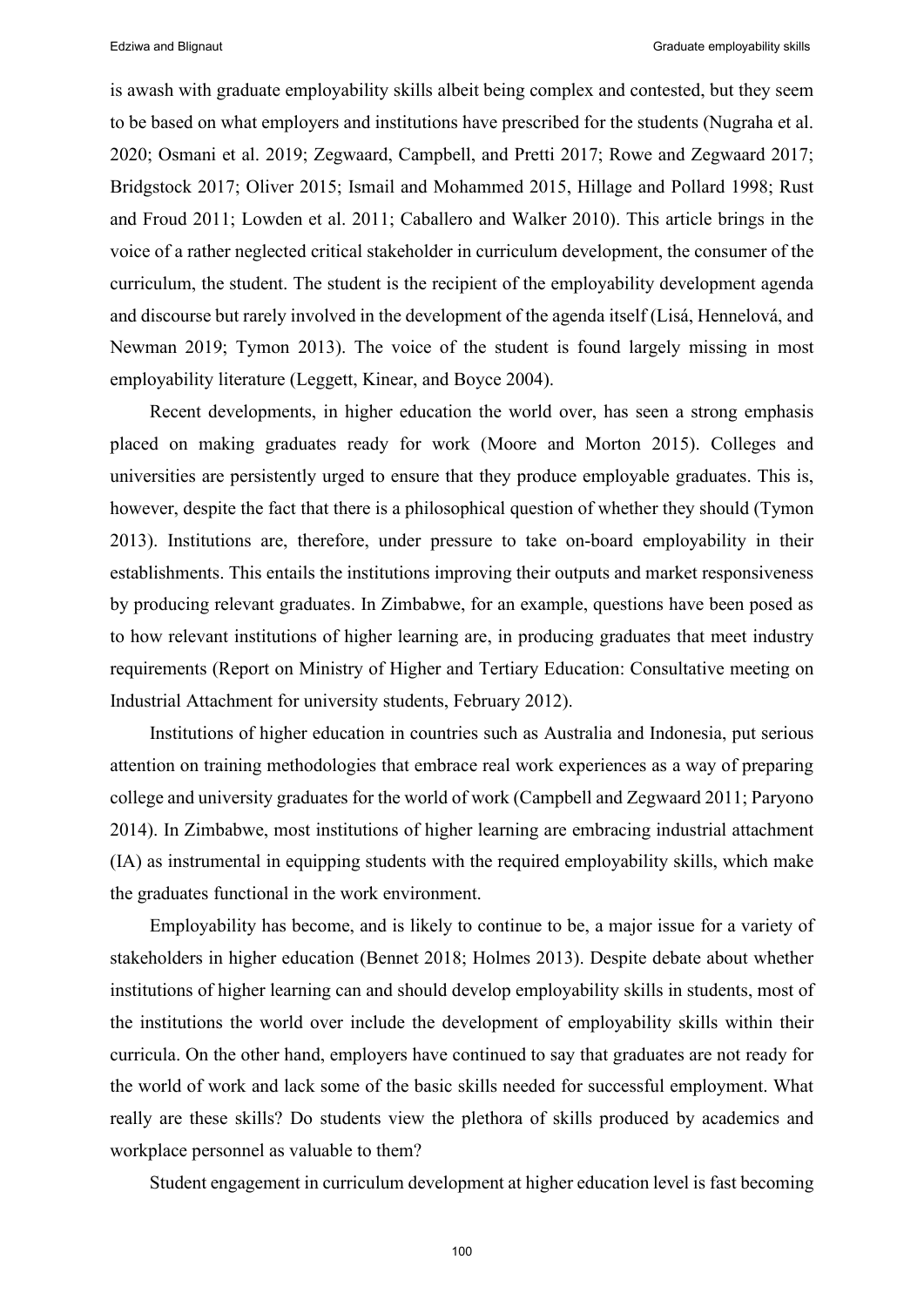ubiquitous. The general feel is that students should participate fully in their learning environments and engage in the processes of enhancement and change. This ensures that the curricula and pedagogy are kept relevant not only for the employer but also to the student since they (curricula and pedagogy) will be need based and market based. However, agricultural education and training in sub-Saharan Africa is said to be "slow to adapt to new patterns of demand" and "lacks proper mechanisms for identifying emerging needs as well as for reforming curricula" (Cletzer et al. 2016, 80).

## **LOCATING ATVET IN THE BROADER CONTEXT OF TVET IN ZIMBABWE**

ATVET is a sector among a plethora of Technical Vocational Education and Training (TVET) programmes offered in Zimbabwe. In general, TVET in Zimbabwe is under the administration of a wide range of providers (UNESCO 2018). TVET is viewed as a skills-oriented education that has prospects of stimulating employability and national development. The providers of TVET include Ministry of Higher and Tertiary Education Science and Technology Development (MHTESTD), Ministry of Youth, Indigenisation and Economic Empowerment, Ministry of Lands, Agriculture. It should, however, be noted that the MHTESTD is ordinarily considered the custodian of all education and training post-secondary school level. TVET under the auspices of this ministry culminates in students acquiring diploma or certificates that are endorsed by the Higher Education Examination Council (HEXCO). In general, there is no a one-size fit all TVET system in the world. The systems differ according to the socio-economic context of a particular country/nation (Mutitu, Odongo, and Kihu 2018).

ATVET has been aptly defined as that agricultural education that "... involves the study of the technologies and related sciences and the acquisition of practical skills, attitudes, understanding and knowledge relating to occupations in agriculture ..." (Kirui and Kozicka 2018, 4). This brings to the fore that ATVET can be offered at school level (primary and secondary) and tertiary (colleges and universities). It has, however been historically focused on the production systems/technologies (production skills) and was directed to producers (Jones 2013; Johanson and Saint 2007). The question of what skills generally lies on the level, at educational level, ATVET is being taught. Just like TVET, ATVET has been widely placed within the formal and informal education systems but there is scholarly agreement that the formal one has been more dominant. The context of this article, however, views ATVET from the formal education system, specifically tertiary education level.

Tertiary ATVET institutions, in Zimbabwe, offer National Diploma in Agriculture, supervised by the Ministry of Agriculture which has its own Directorate of Agriculture Education and Farmer Training. The Ministry supervises the colleges whilst the quality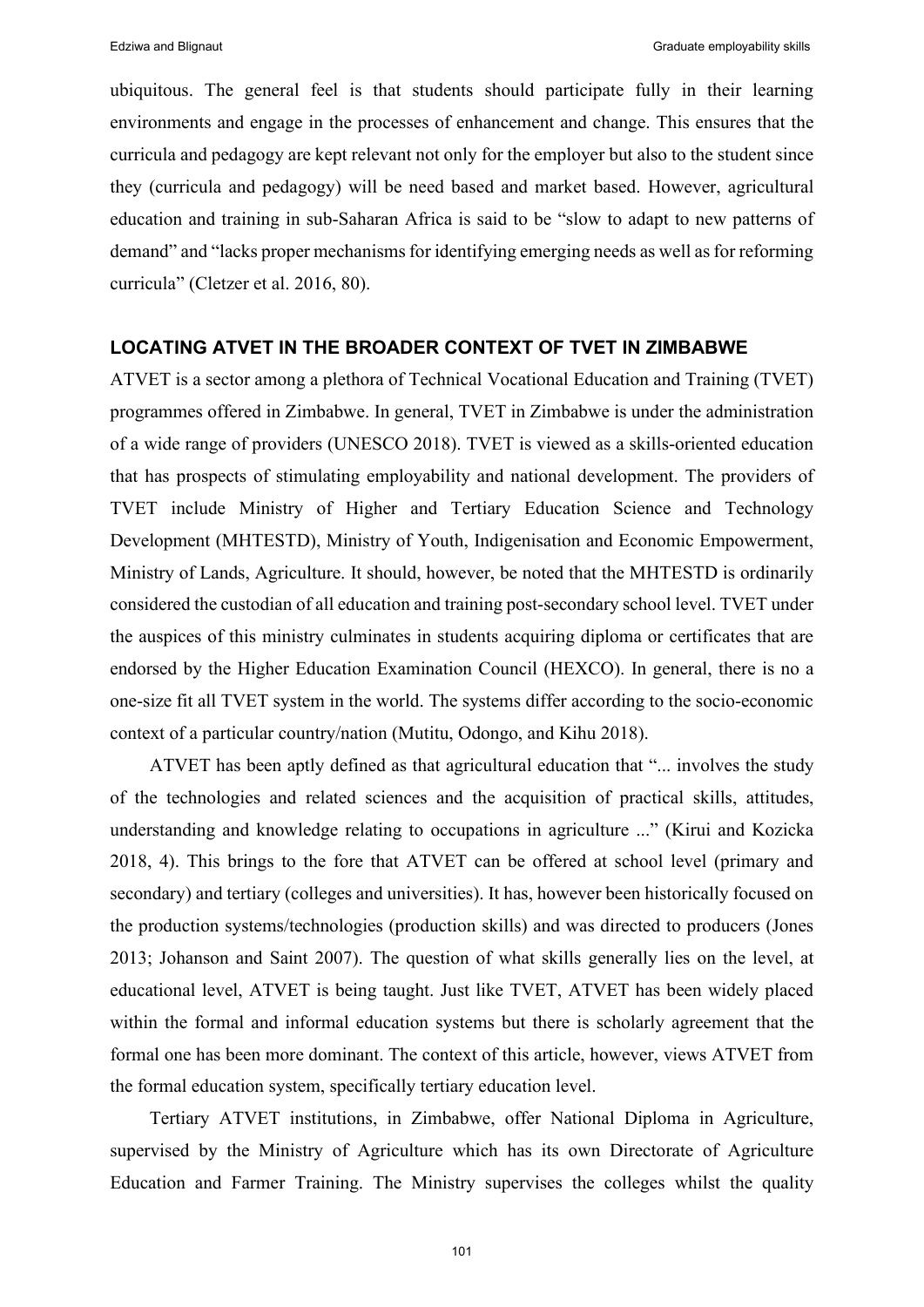assurance is done by universities. The colleges are thus affiliated/accredited to universities for certification. Although the universities are institutions in the MHTESTD, the role of the ministry in ATVET institutions is vague and undefined (UNESCO 2018).

The three-year diploma programmes offered by ATVET institutions comprise two years residential studies and one year of supervised industrial attachment. The infusion of industrial attachment is deemed as a measure to enhance students' employability skills. The students are on campus in the first and third years whilst attachment is in the second year.

## **GRADUATE EMPLOYABILITY VERSUS GRADUATE EMPLOYMENT**

For the sake of lucidity, we would like to first clarify our understanding and definitions of employment and employability. This article would like to affirm that employment and employability, although conflated, are different. In brief, employment is the state of being on a job. There is, however, another view that a person running his/her own enterprises is also employed (self-employment) (Oliver 2015). Such people not only employ themselves but also employ others thereby contributing towards a country's level of employment. Employability is the capability/suitability of being employed/ ability to secure a job upon completing a study. The article addresses the former, hence does not look at the employment status/level of ATVET graduates in Zimbabwe. The article focuses on what students from selected Agriculture colleges in Zimbabwe viewed as worthwhile skills that would render them functional and productive in the field of agriculture. This is motivated by the fact that in a number of African countries, the public sector used to be the major employer of ATVET graduates. However, due to structural adjustment programmes most public sectors no longer have the capacity to employ new civil servants in line ministries (Vandenbosch 2006).

#### **GRADUATE EMPLOYABILITY AND EMPLOYABILITY SKILLS.**

There is no agreed definition of graduate employability. We would like to say that the definitions of employability have continued to evolve. Early authorities, in employability, defined it from the point of view of students' ability to access employment (Hillard and Pollard 1998; Yorke 2010) while others define it from the perspective of skills, as a "set of skills essential for one to get employment" (Artess, Forbes, and Ripmeester 2011; Rust and Froud 2011; Lowden et al. 2011; Caballero and Walker 2010). From Hillage and Pollard's (1998) standpoint employability has to do with the capability of getting and keeping fulfilling work. In more recent years, employability has been broadened not to only encompass technical skills and attributes that make graduates work-ready but includes non-technical areas that include professional identity, personal attributes and networking (Zegwaard et al. 2017; Rowe and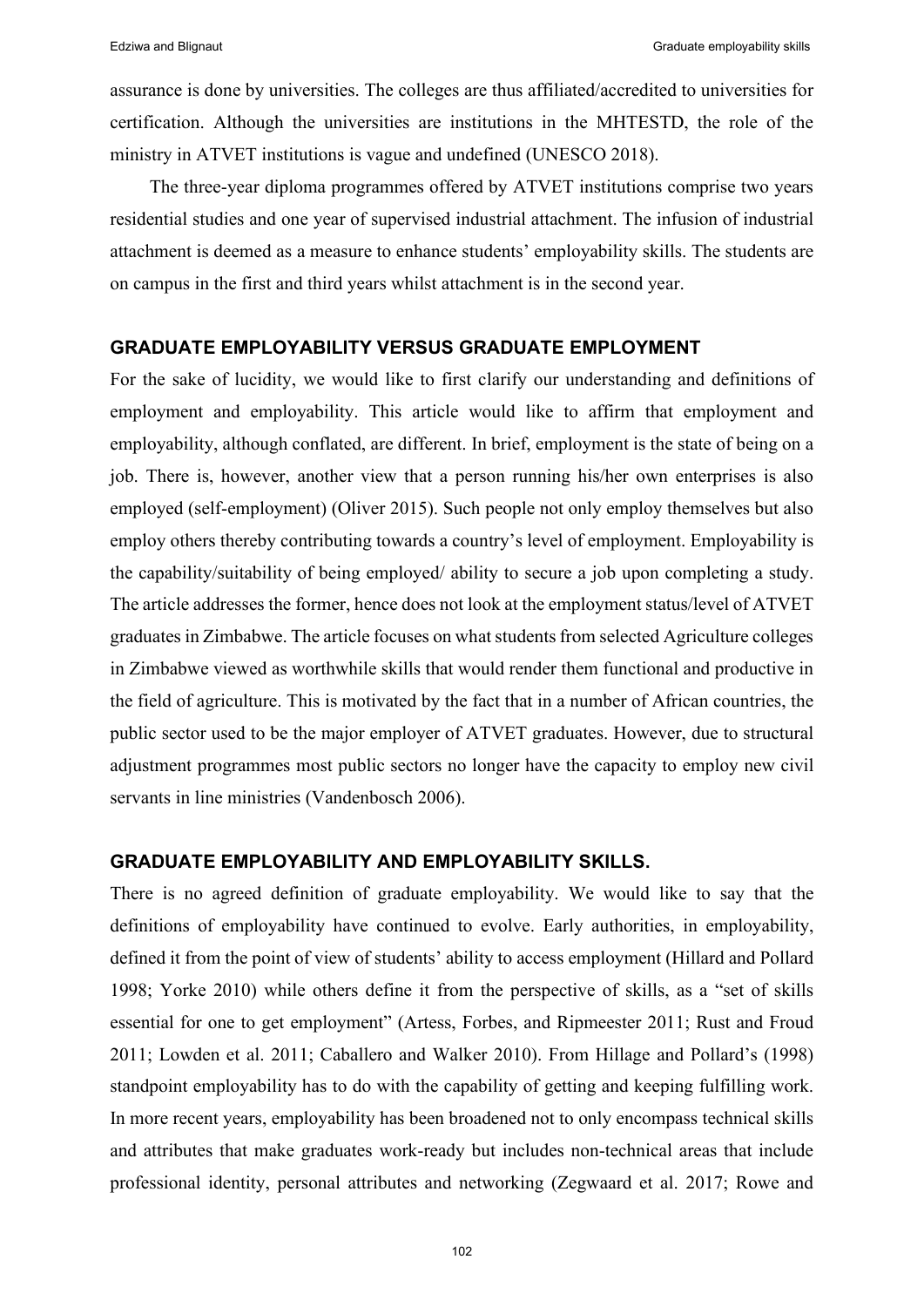#### Zegwaard 2017; Bridgstock 2017). Oliver (2015, 59) coins it as the ability to:

"... discern, acquire, adapt and continually enhance the skills, understandings and personal attributes that make (students/graduates) more likely to find and create meaningful paid and unpaid work that benefits themselves, the workforce, the community and the economy."

What can be deduced from the afore highlighted conceptualizations is that; graduate employability focuses on an individual's potential to acquire desired employment through developing appropriate human capital. This entails the graduate acquiring the requisite attributes that make him/her employable, emphasising the need for lifelong learning. From this perspective employability skills in TVET, can be expressed as those skills that are needed by TVET graduates to get employment, maintain it and perform well at a given workplace.

One commonly cited definition of employability is that it refers to a set of achievements, skills, understandings and personal attributes that make graduates more likely to gain employment and be successful in their chosen occupations (Yorke 2006 as cited by Jollands 2015). Where a definition of individual employability of a graduate alludes to graduate attributes; it implies that individuals have, and are able to demonstrate, them in order to obtain jobs.

Employability skills in TVET can be put into three main categories/divisions: core, generic and personal attributes. There is, however, a generic versus core skills debate in terms of their significance to employability (Morrison 2014). At the end of it all there is general consensus that a TVET graduate with a rich core skills base and a strong application of generic skills is highly employable. The core skills pertain to subject specific skills which have been cited as "technical skills, hard skills, core competencies" (Pegg et al. 2012; Ismail and Mohammed 2015). These skills are necessary to performance at work and hence tend to be specific to certain occupations or fields (Bridgestock 2009). While these skills are essential for the job to be done, emphasis on them tends to be productivist in approach which may be a dead end on its own. The end result is production of "economic citizens in place of public good citizens" (Mtawa, Fongwa, and Wilson-Strydom 2019). Such graduates may be relevant in a given situation but become redundant should circumstances change. For this reason, focussing on the technical skills only is viewed as nonprogressive. This does not mean that they are not important. In ATVET these would include, but not limited to, production skills in a wide range of enterprises.

Generic skills have been articulated as "soft skills, enabling skills, transferable skills, essential skills, work skills". They are non-technical but very essential for graduate employability (Haron et al. 2019; Tran 2012). The  $21<sup>st</sup>$  century employer prefers graduates who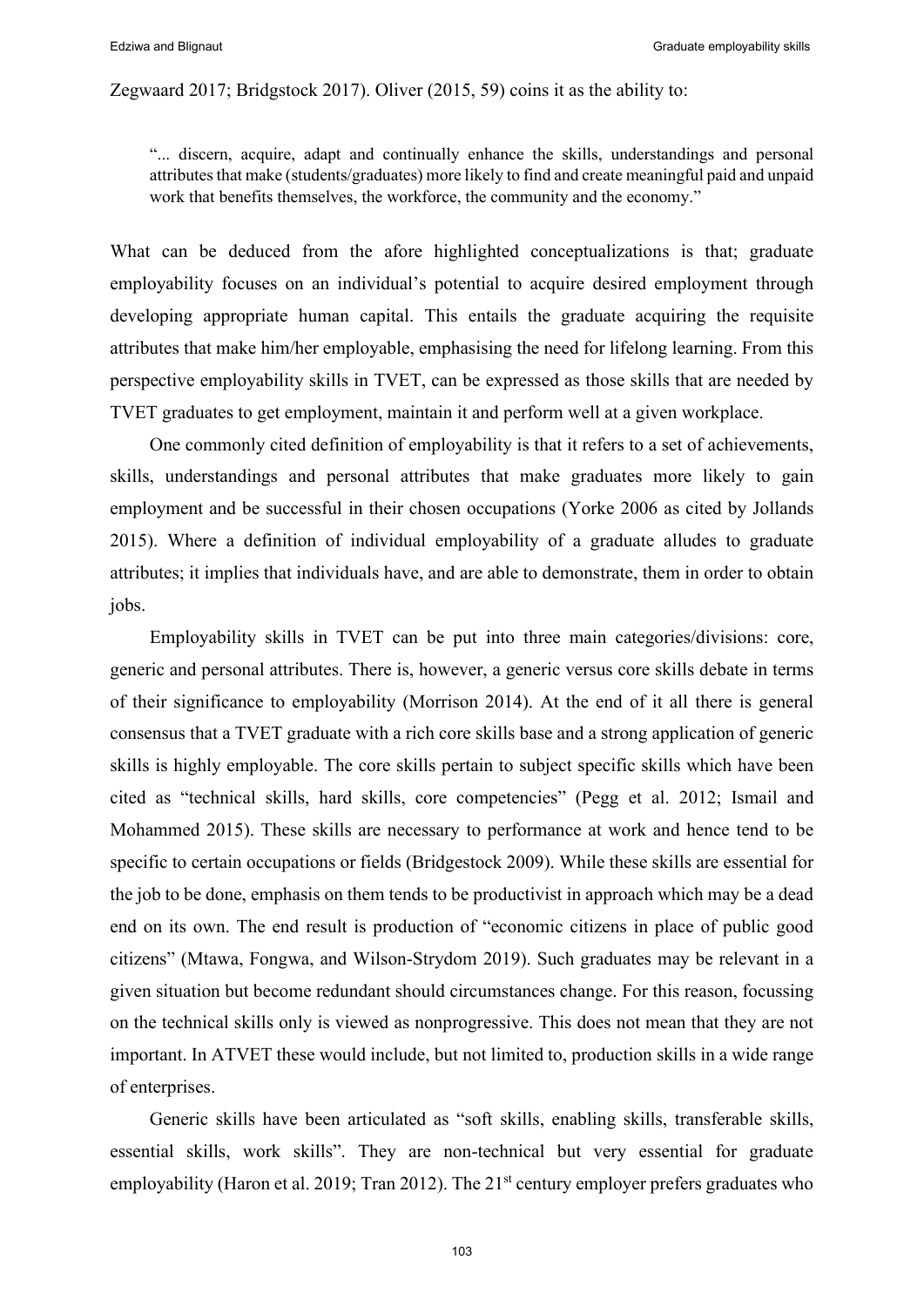are equipped with these skills so that they can carry out tasks given in order to enhance an organisation's/company's productivity and competitiveness. Generic skills have generally been rated the most important asset by employers when selecting personnel to fill in vacancies in companies. They are considered as the most important asset by employers in choosing candidates to fill in the vacancy in their company (Mohd Makhbul et al. 2015). This is because they equip one to organise, adapt, and strategically apply any specific skill in a new circumstance or situation (Singh and Gera 2015). The soft skills include among many; teamwork, creativity, innovation and business skills. Harris and Berwyn (2018) suggest that vocational educational systems should focus more on teaching the generic skills. They advocate for the VET systems to also shift towards assessing and recording these skills than the trend in most systems where emphasis is on task-oriented technical skills.

Personal attributes have been branded as "traits, personal qualities, and generic green" in literature. Personal attributes, as Tymon (2013, 845) posits "... cross into differential psychology literature on personality traits and other individual differences ...". These attributes have more to do with the inner self of the student/graduate. The personal attributes can be viewed as attitudes and abilities that enable one to contribute to and manage own work, collaborate with others especially in high performance work teams (Curtis and McKenzie 2001). The most cited attributes include, among others; adaptability, self-regulation, selfimprovement, work ethic, self-confidence and willingness to learn. With the increasingly rapidly technological world it has become apparent that graduates should "learn how to learn". However, the issue of whether these attributes can be developed is highly contentious. Some scholars believe personal attributes are innate (Kearns, 2001) while others say they are learnable (ACCI/BCA 2002). It appears scholars have not been able to designate conclusively what constitute personal attributes hence the discord in the discourse. However, we subscribe to the views by Haron et al. (2019) that the attributes can be cultivated/nurtured in students through pedagogies that promote students' self-efficacy. Self-efficacy can be viewed as the belief and ability of an individual to organise and conduct an action to completion (Bandura 1995). It, therefore, affects one's actions and ability to think and act. According to Bandura, three sources of sources of self-efficacy exist and these can be the basis for the pedagogies of tertiary education. The sources include mastery experiences, indirect experiences through social models and social influences. By sending students on attachment, at a real workplace environment, institutions avail them with mastery experiences as they get familiar with real workplace settings. As students interact with individuals within a community of practice (workplace) they pick social models around which they mould their inner selves. Self-efficacy culminates into self-authorship among graduates which is the footing of all other personal attributes. Higher

104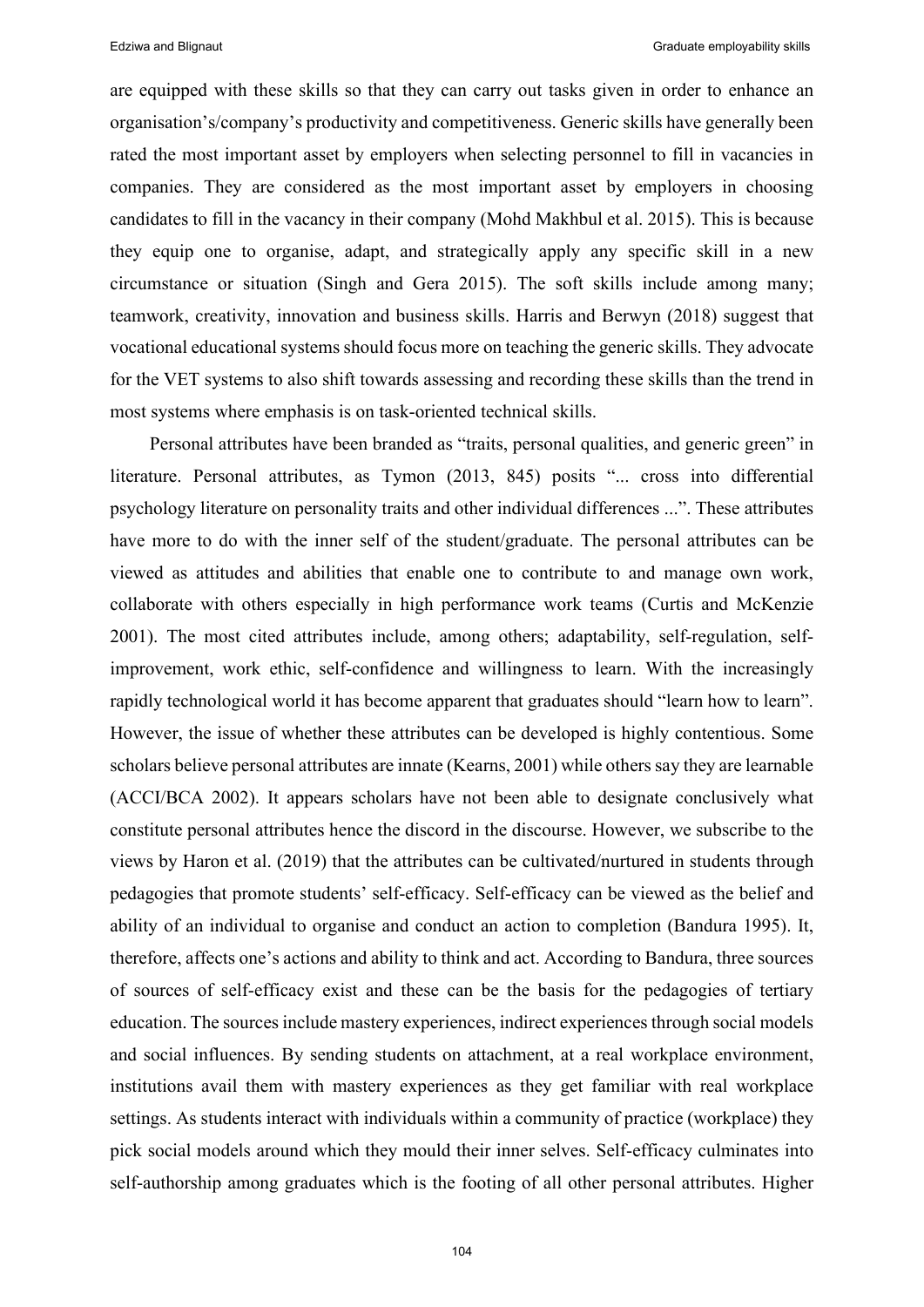education can indeed switch on the self-efficacy mode among students by employing appropriate pedagogy that embraces the work environment. As Harris and Berwyn (2018) put it, today's employers prioritise personality, drive and passion and most have expressed that they can address any technical skills shortfalls, post recruitment.

In this article employability is construed to mean a set of achievements, i.e., skills, understandings and personal attributes that make graduates more likely to gain employment and perform successfully in the chosen occupation. Among the employability assets are skills, professional knowledge (what one knows) and attitudes (the way one uses one's knowledge). By one calling herself/himself a graduate in a certain area, the graduate will be making a claim that he/she has the employability assets required by employers and should be able to showcase these to anyone who may so require to confirm the claim. We therefore see it prudent to end this brief, on graduate employability, with Holmes (2013, 550) exposition:

"... graduate employability can be considered as the always temporary relationship that arises between an individual graduate and the field of employment opportunities, as the graduate engages with those who are gatekeepers to those opportunities, particularly those who make selection decisions. In presenting themselves to the prospective employer, as a prospective employee, the individual is presenting their claim on being a graduate 'worthy' of such employment."

#### **METHODOLOGY**

As pointed earlier on, in this article, this work is part of a bigger study in which the researchers were tracking the Industrial Attachment programme in Zimbabwe, therefore the methodology was informed by the bigger study. The bigger study involved three colleges from which a group of students, returning from IA, were selected. Student participants were drawn from three sampled Agricultural Colleges (ATVET institutions).

The researchers used an eclectic sampling strategy, in their selection of institutions. The sampling strategy employed both the typical and maximal variations techniques. Typical case entails one focusing on cases that represent or exhibit the phenomenon under investigation (Cresswell and Plano Clark 2011). The criterion for typicality was the number of years an institution had been involved in Agriculture Education. The longest serving institutions were selected, as the researchers assumed these had a history to fall on. Maximal variation incorporates diversity of the phenomenon in its entirety. In Zimbabwe ATVET institutions can be put into three categories, based on their affiliations for accreditation of Diploma Certificates. Sampling was such that all the three categories of the institutions were represented. The institutions were first precisely grouped according to their affiliations and then one longest serving member in each was selected to provide participants in focus group discussions (FGD).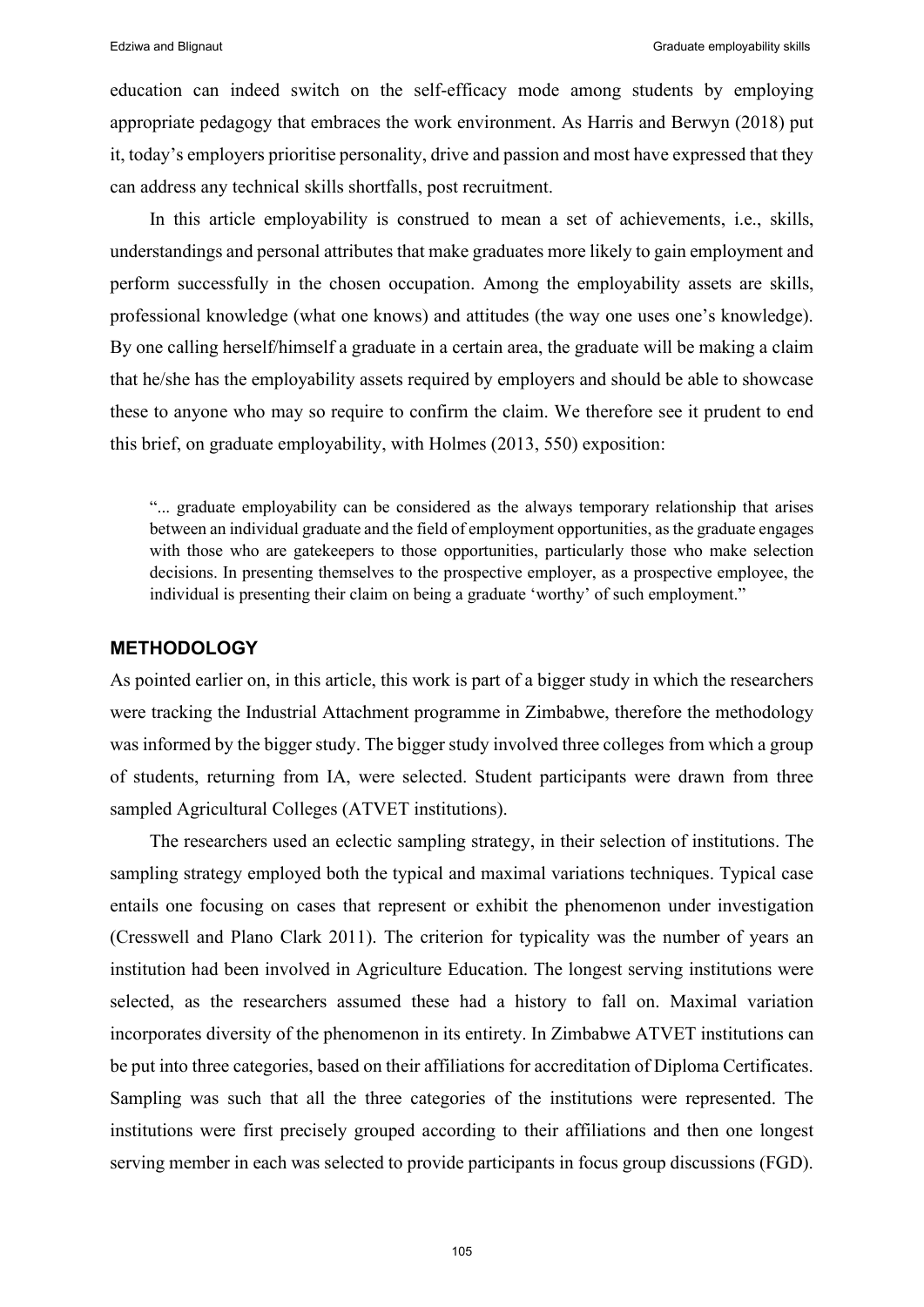Critical case sampling was employed in the selection of student participants at institution level. As Patton (2015, 276) posits a critical case sampling involves selecting a small number of important cases to "... yield the most information and have the greatest impact on the development of knowledge". Third-year students were deemed the ideal category, from which participants were to be selected. These were final year students who were returning from attachment hence were presumed to be information rich, as they had a feel of the workplace. Ten returning student participants were randomly selected among the third-year students only, at each college. Randomization had to be employed due to the overwhelming numbers of students who wanted to participate in the study. The researchers chose a figure of ten (10) participants per focus group per institution, as informed by Moser and Korstjens (2018) and Nyumba et al. (2018). These argue that ten is considered large enough a number to gain a variety of perspectives but small enough not to become disorderly. Big numbers, as high as twelve members are difficult to manage and can easily disintegrate to two, hence are discouraged. On average, the final year student enrolment stood at 35.

Data was collected through ten-member focus group discussions (FGD) with the returning students. Before the commencement of any proceedings, participants were informed of the purpose of the study and their freedom to participate. The participants were also informed of their freedom to withdraw from the study whenever they felt like. With the consent of the participants, proceedings from the FGDs were audiotaped using a dictaphone.

A thematic analysis was done informed by Nyumba et al. (2018), Creswell (2003), and Merriam (2009) who are of the view that the process comprises data management, coding and integration.

#### **FINDINGS AND DISCUSSION**

The article regularly refers to an instrument from which an excerpt was taken. Reference instruments, to that effect, carry subscript letters  $(a, b, or c)$ . The subscript indicates the college from which a given view is attributed. A digit attached to FGD signifies the student number in the group. For example, *FGDa-5* implies the item is attributed to what emerged from the focus group discussion at College A and the statement is attributed to student number 5.

As alluded to in the introduction, students were asked to indicate those skills which they felt would make an ATVET graduate employable. Generally, discussions in groups were very lively with some students even reflecting what transpired when they were out on attachment. The students dwelt on issues to do with entrepreneurship, innovativeness, financial literacy, technical skills (hands-on person), ethics, honesty, problem solving. Progressive authorities believe that TVET programmes should respond to current and future skills requirements needs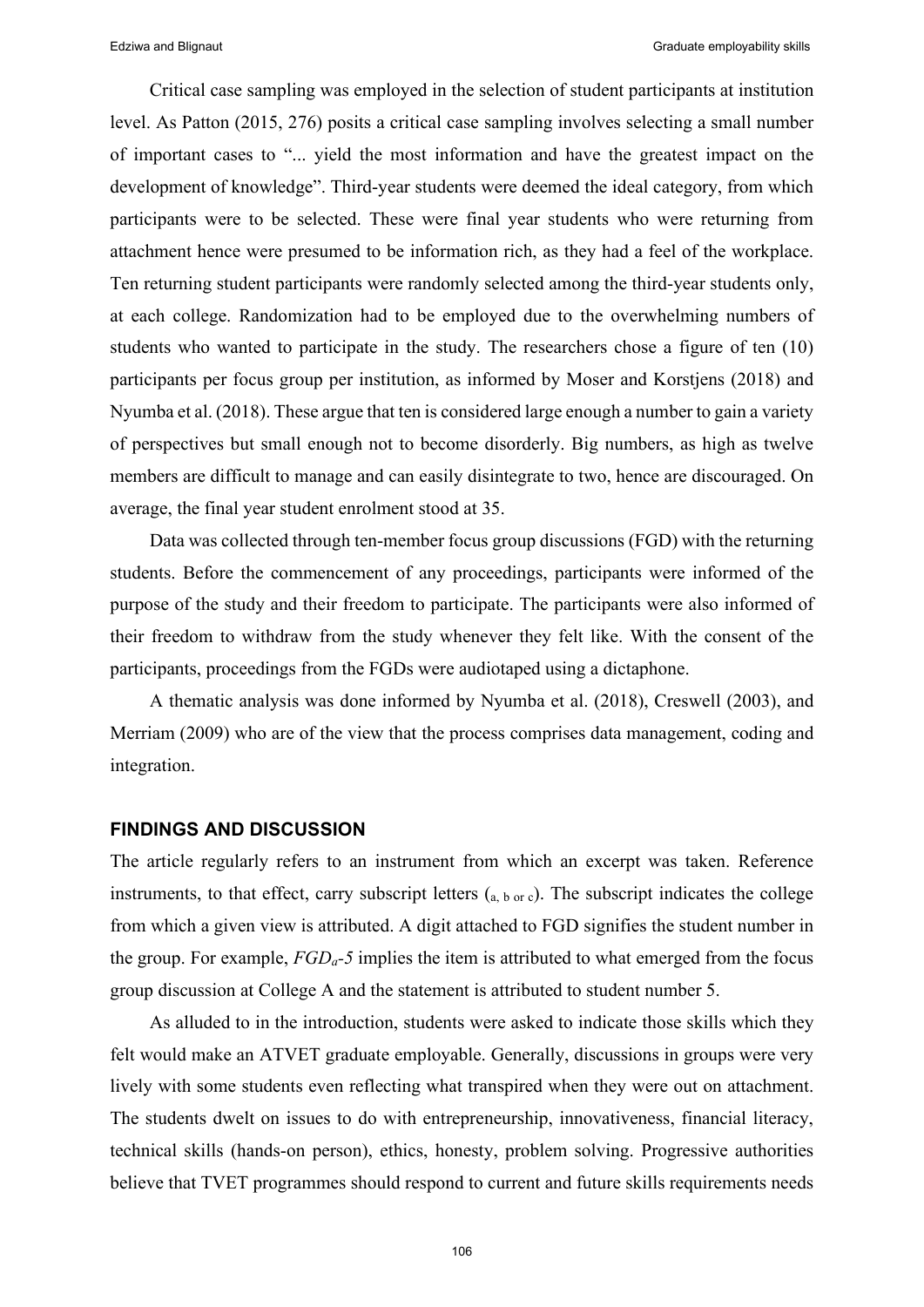largely of a nation and to some extent the global village. The skills highlighted by the students tend to also reflect the same impression. Most of the skills highlighted by the students appeared to be driven by their nation's economic woes and the high level of employment in the country.

#### **Entrepreneurial skills**

There was general consensus, among students from the FGDs, that ATVET graduates should possess entrepreneurial skills. During the discussions, quite a number of terms were thrown around to exemplify entrepreneurship, e.g., *job creator (FGD<sub>b</sub>)*, *self-starter (FGD<sub>a</sub>)* and *business minded (FGD<sub>c</sub>)*. As one student put it,

"During my training I expect to be taught and mentored on how to run my own agricultural enterprises. That is why I chose to be at college and also why I chose a particular organisation for my attachment, in the first place. I need to be a self-starter." (FGD<sub>a</sub>-4).

Another student argued,

"... some people say they want to be managers but for one to be to that he/she should have an entrepreneurial flavour." ( $FGD_c-2$ ).

Entrepreneurship has not been cited strongly, in literature, as an essential employability. The request by the ATVET students, to be acquainted with entrepreneurial skills, however, brings a critical component in alleviating youth unemployment. As cited earlier in this article, the public sector which used to employ ATVET graduates in Zimbabwe has frozen new employment, leading to high unemployment of the ATVET graduates. What this entails is that ATVET graduates now need other skills that can make them earn a living in the absence of no jobs from the number one employer. This probably explains why they cited "entrepreneurship" as an essential skill as they see it as an option to counter unemployment. This probably is calling for a curriculum review in the sector to address the concerns. This in line with Blignaut's (2020) view of addressing a national problem. Blignaut (2020) advocates for a curriculum transformation that enables South Africa to overcome some of its social ills through education. In his argument, Blignaut puts emphasis on moulding a new generation, of South Africans, that shun racism, indecency and inhumane tendencies through the education system. In the same token, the students appeared to be expressing a solution to the problem ATVET graduates are facing after completing their training.

# **Innovativeness**

Most students highlighted the need for innovativeness as a critical skill expected of an ATVET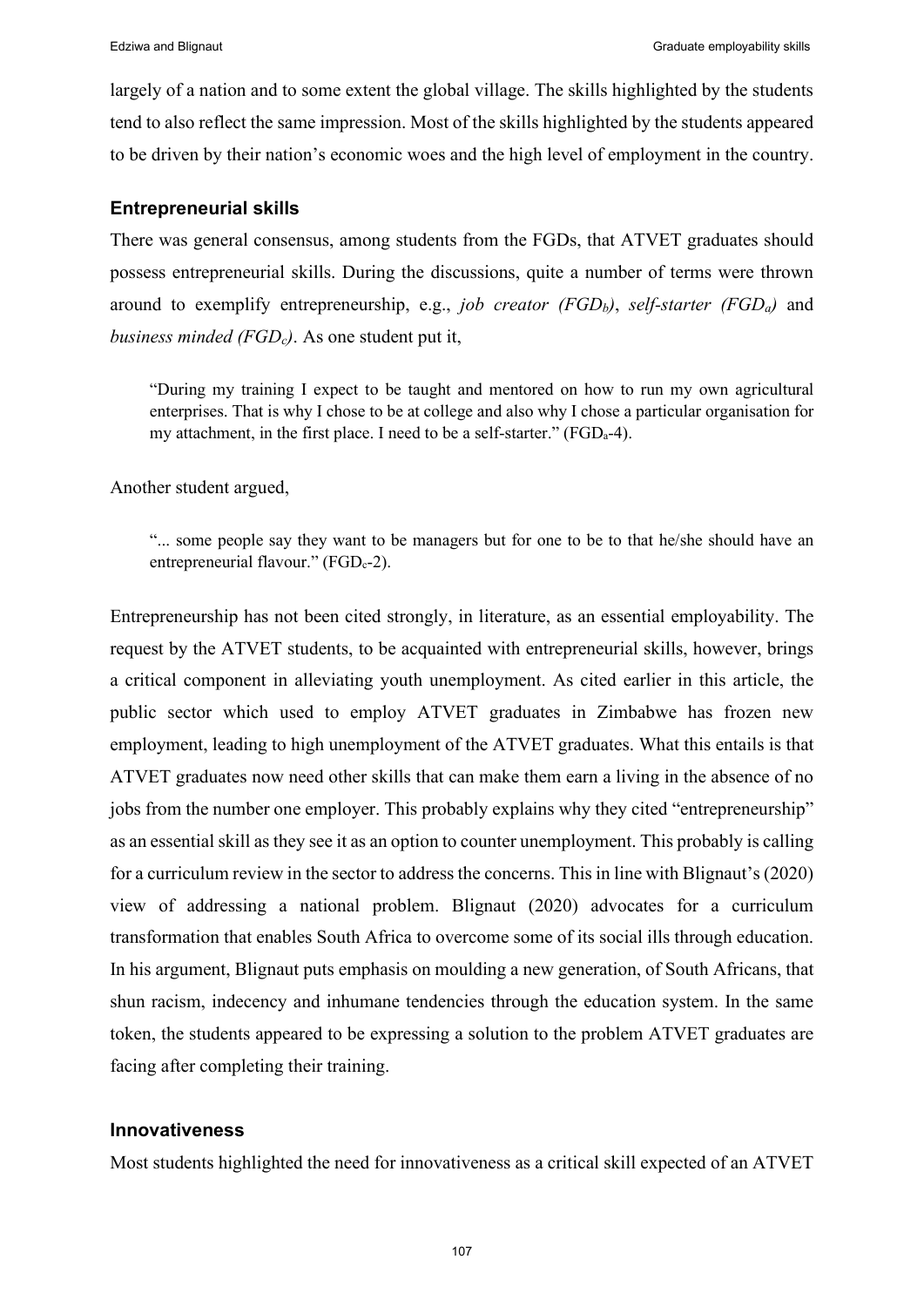graduate should develop on attachment.

"Climate change is here to stay, and agriculture will no longer be the same. An ATVET ... should be able to come up with innovative means of mitigating climate change. I, therefore, expect the place of attachment to give me room to put my ideas to practice." ( $FGD_a-9$ ).

"My attachment was predominantly what I would call 'knowledge transfer'. It lacked innovation. I was not given room to try-out things or experiment. Ideally a training in our area needs one to be innovative. In my case, it appeared they wanted me to operate like a technically efficient robot."  $(FGD<sub>c</sub>-3)$ .

"Self-authorship is achieved by someone who is willing to learn, come up with innovative solutions and not afraid of criticism." (FGD<sub>a</sub>-1).

Another student chipped in, citing the Education 5.0 model of education championed by Zimbabwe's Ministry of Higher and Tertiary Education.

"Our parent ministry is calling us to innovate so as to industrialize, so if my experiences at college and attachment place do not make me achieve that, then *ndakaenderei kuattachment kwacho*? (Translated – then why did I go for attachment?)" ( $FGD_a-3$ ).

The student was referring to an education thrust that was introduced by her parent ministry in which universities and colleges were challenged to produce graduates who should proffer solutions to the country and their societies. According to the Education 5.0 philosophy, the functions of higher education institutions were raised to five, i.e., besides teaching, research and community service, the institutions should embrace innovation and industrialization. The two new functions call for post-secondary education programmes to produce goods and services that are saleable and/or patentable. During the time of this study, the notion of innovation was abuzz.

Some participants brought in the idea of problem-solving attached to innovativeness. One participant put it,

"The world of agriculture education always calls for one to think outside the box. One should understand the problem, be it at a farm, and find solutions. My stay at college and place of attachment should create an environment that allows me to be a problem-solver." ( $FGD<sub>a</sub>$ -6).

"Farmers out there need solutions from us the educated youths. I want to be out there addressing farmers' needs. My education should empower me with such a critical skill." ( $FGD_c-8$ ).

# **Technical proficiency/Hard skills**

Students at one college suggested that they would consider technical skills as very essential.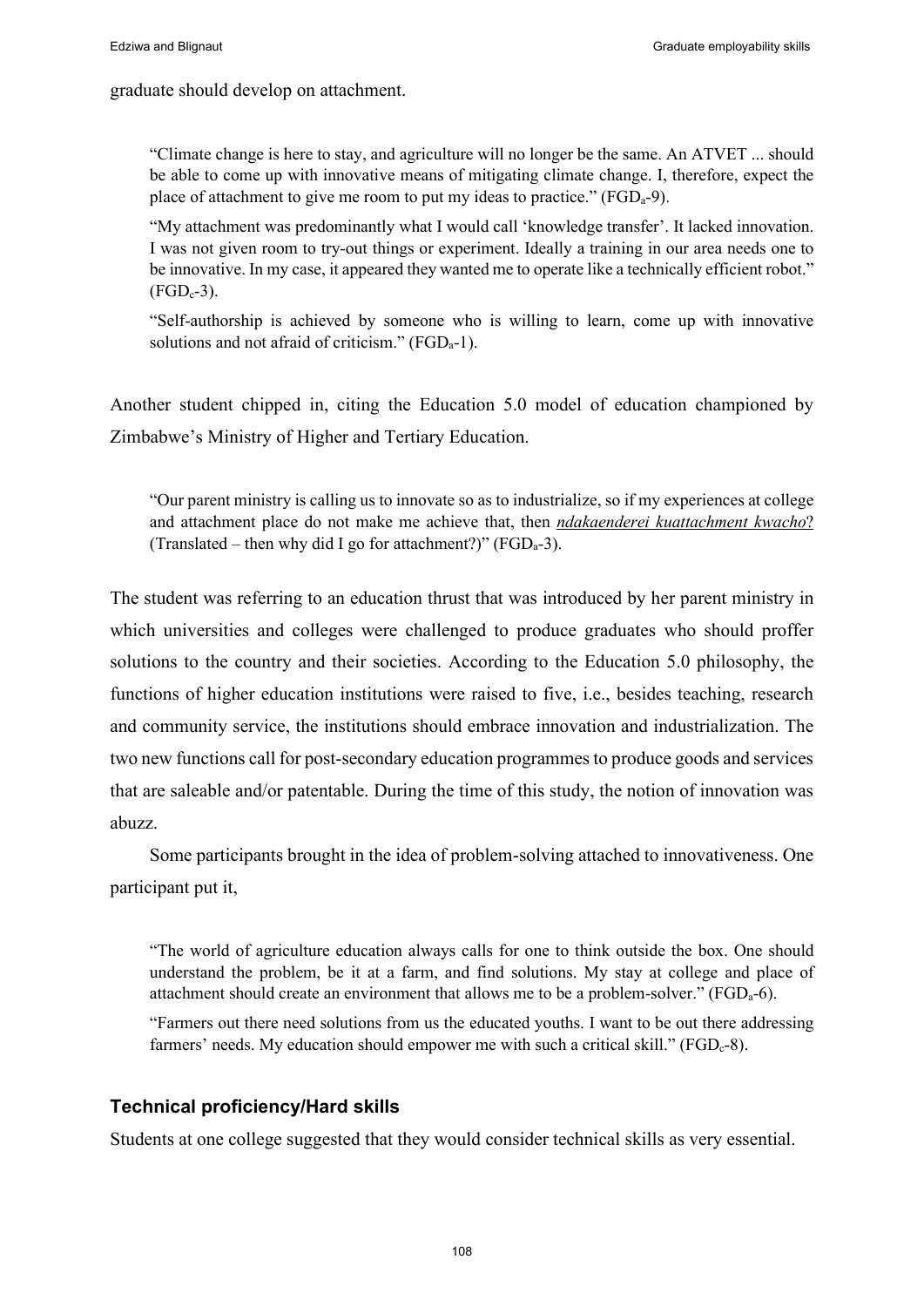"I know there are certain jobs in life that require academic intelligence, but I am sorry if one is to be a sound graduate of Agricultural Technical and Vocational Education and Training, one should at all cost demonstrate what I would term practical intelligence. There is no place for bookish material at all, one just has to have the technical ability, that technical knowhow (There is a loud applause soon after that contribution)."  $(FGD_b-3)$ .

"Hands-on skills in raising and managing almost all classes of livestock in farms. How will I operate as an expert be it at a farm or educating children in schools, should I decide to join the teaching profession?" ( $FGD<sub>b</sub>$ -7).

"Have an appreciation of agronomy so that I can handle a wide range of crops be it here in Zimbabwe, the region and globally. I am not saying I should know production technologies of all crops, no. I want agronomic knowledge that I can apply on my own."  $(FGD_{b-4})$ .

"Horticulture is serious business, any graduate who purports to have passed through an ATVET programme should demonstrate not only knowledge in the field but should be able to perform practically on the ground." ( $FGD_b-9$ ).

This response was a bit unique, as it emerged from one college. A closer look at the college shows that is the oldest among the participant institutions. It is also one of the colleges that are regularly listed, in job advertisements, as potential sources of graduates needed for employment in the area of agriculture. The loud applause by students after student 3's contributions points to the value students at this college put on technical skills. These students' views appear inclined towards agricultural productivity.

# **Financial literacy**

Students from across the three colleges felt that financial literacy should be a skill imparted to all ATVET graduates during their training.

"Agriculture is business. I feel a highly employable ATVET graduate should have the capability to draw budgets and balance farm accounts."  $(FGD_c-2)$ .

"Sound decision making is a requirement in agriculture. Now for one to do that, there is need for some comparative analysis, in terms of financial gains. Otherwise, will end up making expensive decisions." When the student was asked to clarify, she indicated, "... an expensive decision is one where someone opts for a less profitable endeavour when the resources available can sustain a more profitable one." (FGD<sub>a</sub>-10).

"I had a difficult time, at my place of attachment, when the farm owner wanted to invest his profits from the 2018 season back into agriculture ( $FGD<sub>a</sub>$ -9). The farm manager and myself did not know what to advise the farmer to invest in. I think we need some schooling in terms of managing *mari (this money)." (FGD<sub>b</sub>-1).* 

A closer analysis of these students' views suggests that financial literacy could be linked to entrepreneurship. The students appeared to be eyeing self-employment hence the need to be financially literate. In an era where youth unemployment is an issue across most third world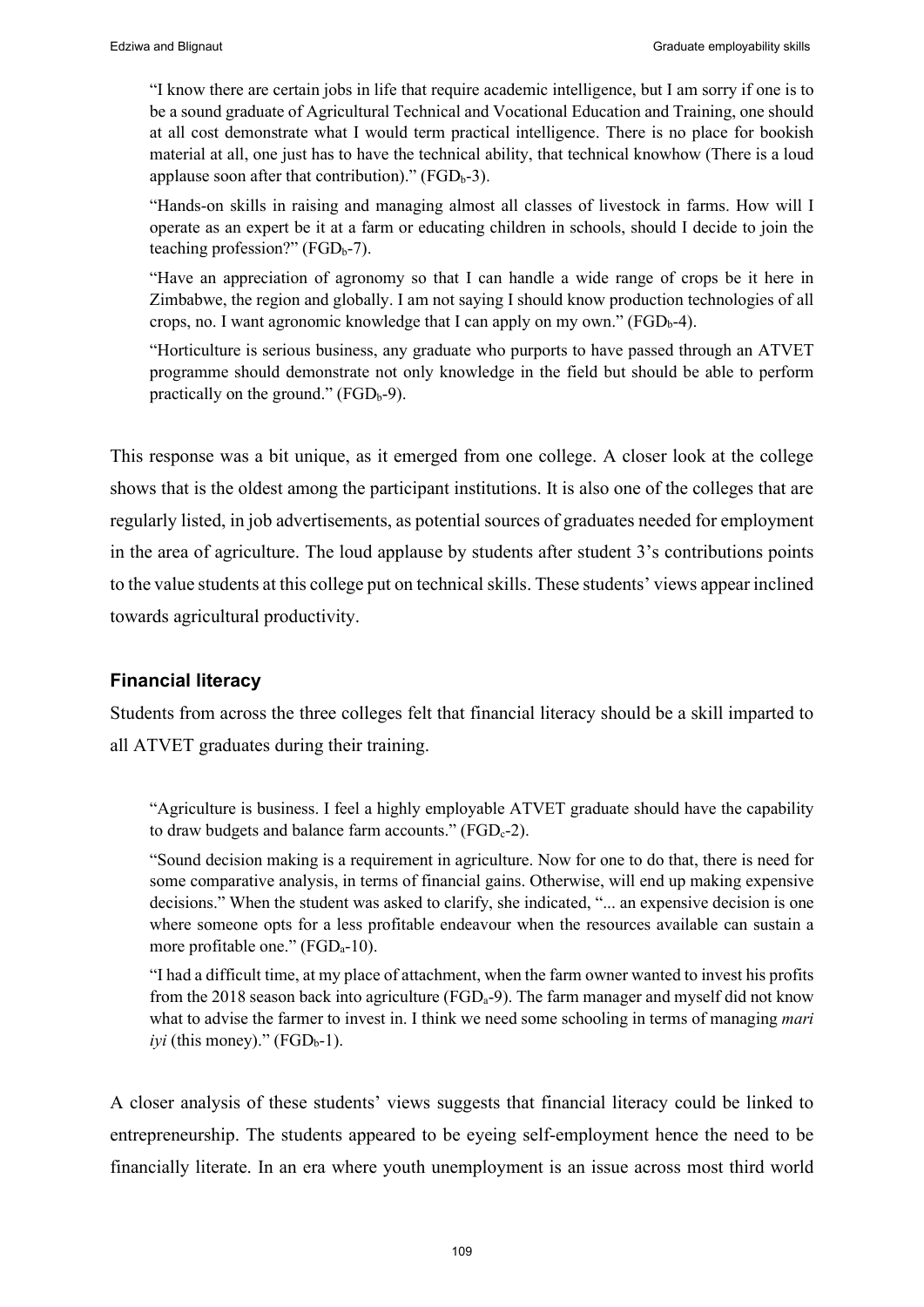countries, this skill can come handy as graduates can use it build their own business empires. In our view this does not only apply to ATVET but most TVET programmes.

## **Honesty/Trustworthy**

The students highlighted the need for graduates to be honest beings. Their argument was premised on the fact that for most agricultural settings, the person appointed to be in-charge is normally entrusted with almost everything by the owner.

"Most bosses do not reside in farm settings. They rely on me and therefore give me all the resources for use. This cannot be down to someone who shows a dubious character." ( $FGD_a-7$ ). This is followed by an ovation: "Yeeeees yeeees!"

"When I was on attachment my boss was very open with me. She said she was more comfortable with me because of my uprightness. We should show employers we are worthy to be entrusted with resources be it financial or material resources."  $(FGD_b-8)$ .

# **Ethical understanding**

There was much discussion on ethics. The students highlighted that colleges should produce graduates who are conscious and put human health first in whatever agricultural production activity. There was consensus that agricultural produce should be safe for consumers so there is need to inculcate an ethical culture among students, during their training.

"The health of all nations is in the hands of farmers. One should just do his/her farming job properly without risking the lives of consumers of our products." ( $FGD_c-8$ ).

"I say no shortcuts to farming."  $(FGD_b-5)$ .

"I have been on attachment and I wasn't impressed by the way some people do their business. The harvest intervals of pesticides are not being followed at all."  $(FGD_c-10)$ .

"In livestock production, I witnessed people using antibiotics meant for humans to treat livestock diseases. An employable graduate should exhibit some conscience, for the sake of human health and the environment." ( $FGD_c-2$ ).

# **DISCUSSION**

It would appear that the ATVET students perceived employability skills differently from what literature largely posits. Literature views employability skills from the neo liberal model perspective which puts emphasis on skills that employers want from students. On the contrary, participant students in our study appeared to be focussing on self-employment. For them, skills that would make them worthwhile entrepreneurs were more plausible than most of the documented skills sets outlined by most scholars in the employability discourse (Zegwaard et al. 2017; Rowe and Zegwaard 2017; Bridgstock 2017; Ismail and Mohammed 2015; Pegg et al.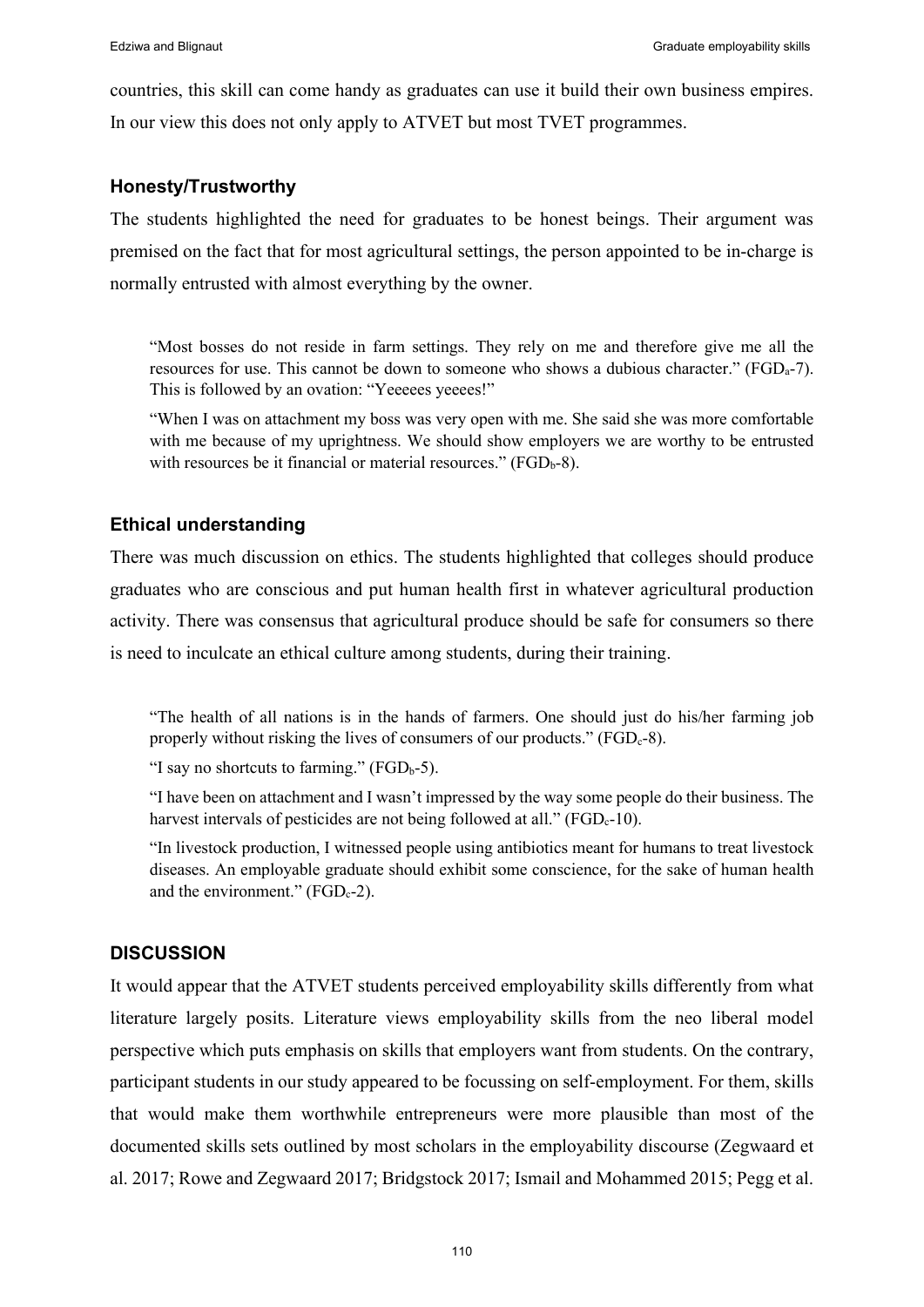2012; Tymon 2013; Bridgestock 2009; Yorke, 2006). It would appear that the difference is brought about by the industry-led approach (neo liberal model) that Higdon (2016) laments takes precedence in most governments policies. Students are prepared for the labour market hence they "... are encouraged to collect these skills, as if deposits in a bank" (Higdon 2016, 177) and get rewarded depending on how much the student acquired. We concur with Hidgon that higher education systems seem to be failing to take students and graduate views on board to inform higher education curricula. A closer look at the high level of unemployment in Africa could be linked to the gap between the expectations of students and that of industry enunciated through governments and higher education institutions. Higher education systems in Africa, in our view, should endeavour to produce graduates that have the capacity to create employment and this is what the participant students also echoed. The findings presented above have clear implications for curriculum development in higher education wherein future policy, in higher education, needs the student voice. There is need to take students as collaborative partners when determining the curricula for higher education institutions. Without such a transformation of the curriculum, especially in the ATVET/TVET field, higher education will continue producing disgruntled graduates who continue to add up on the numbers of unemployed youths instead of graduates who create employment.

# **IMPLICATIONS FOR HIGHER EDUCATION INSTITUTIONS IN AFRICA (HEIS)**

The dominant international discourse of employability appears to be masking youths' view of employability in developing countries. Youths in Africa and the developing world have to grapple with "unemployment" in their respective countries, hence to them an education system that nurtures an entrepreneurial consciousness is more productive than a system that prepares them to move around in search of jobs. This implies that the curriculum in higher education systems in the continent should be guided by the needs of these youths, as they are future of Africa. Curricular in HEIs should equip students with essentials skills that enable them to utilise the rather massive untapped resources in their respective countries. The curriculum should also reflect the developmental needs of a country.

In our view Africa, as developing continent, should have a development agenda that should inform curricular in HEIs. We are not against "Internationalization/Globalization" but are of the view that the African agenda should be the cornerstone of curricular in HEIs. There maybe need for a curriculum transformation that speaks to the need of Africa.

111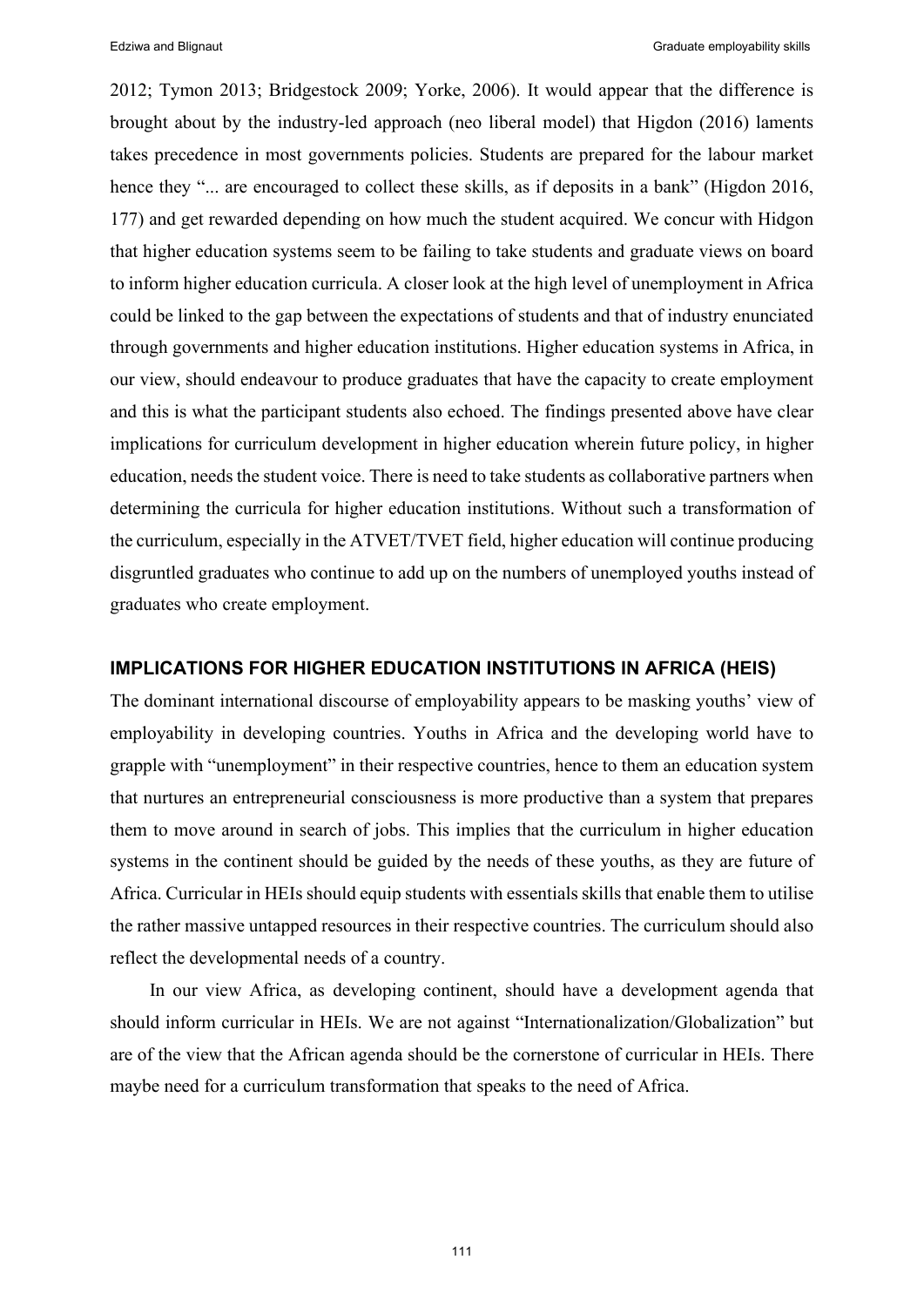# **CONCLUSION**

This article has explored a less chartered area in the employability discourse. The student has often been highlighted as the beneficiary of the higher education system, but the same student is not a key participant in what the curricula should provide. The findings have shown that the absence of a student's voice from the employability agenda for higher education has created discord between what institutions want to inculcate in students and what students want for their advancement in life.

# **REFERENCES**

- Artess, J., P. Forbes, and N. Ripmeester. 2011. "Supporting graduate employability: HEI practice in other countries." *BIS Research Paper* Number 40. London: BIS.
- Bennet, D. 2018. "Graduate employability and higher education: Past, present and future." *HERDSA Review of Higher Education* 5: 31‒61.
- Blignaut, S. 2020. "Transforming the curriculum for the unique challenges faced by South Africa." *Curriculum Perspectives* 41: 27‒34. https://doi.org/10.1007/s41297-020-00104-6.
- Bridgestock R. 2017. "The university and the knowledge network: A new educational model for twentyfirst century learning and employability." In *Graduate employability in context: Theory, research*  and debate, ed. M. Tomlinson and L. Holmes, 339–358. Palgrave Macmillan.
- Bridgestock R. 2009. "The graduate attributes we've overlooked: Enhancing graduate employability through career management skills." *Higher Education Research & Development (HERSD)* 28: 31‒44. http://dx.doi.org/10.1080/07294360802444347.
- Cletzer, D. A., R. Rudd, D. Westfall-Rudd, M. Draoe, and A. Tiffany. 2016. "Agricultural Education and Training in Sub-Saharan Africa: A Three-step Approach to AET Institution Building." *International Journal of Education* 8: 73‒87. http://dx.doi.org/10.5296/ije.v8i2.9196.
- Caballero, C. and A. Walker. 2010. "Work readiness in graduate recruitment and selection: A review of current assessment methods." *Journal of Teaching and Learning for Graduate Employability* 1:  $13 - 25.$
- Campbell, M. and E. Zegwaard. 2011. *Ethical considerations and values development in workintegrated learning programs.* New Zealand Association for Cooperative Education Conference. Napier, Hawkes Bay New Zealand: Eastern Institute of Technology (EIT).
- Creswell, J. W. 2003. *Research Design; Quantitative, and mixed methods approaches.* London: Sage.
- Creswell, J. and Clark V. Plano. 2011. *Designing and conducting mixed method research.* 2nd Edition. Thousand Oaks, CA: Sage.
- Curtis, D. and P. McKenzie. 2001. *Employability skills for Australian industry: Literature review and framework development*. Canberra: DEST/ACER.
- Harris, R. and C. Berwyn. 2018. Editorial: "The importance of skills but which skills?" *International Journal of Training Research* 16: 195‒199. https://doi.org/10.1080/14480220.2018.1576330.
- Haron, M. A., M. A. Mohammad Hussain, E. Ali, R. Che Rus, and R. Mohammad Zulkifli. 2019. "The Importance of Generic Skills for Technical and Vocational Students Employability." *International Journal of Academic Research in Business and Social Sciences* 9.
- Higdon, R. D. 2016. "Employability: The missing voice: How student and graduate views could be used to develop future higher education policy and inform curricula." *Power and Education* 8: 176– 195.
- Hillard, J. and E. Pollard. 1998. "Employability-developing a framework for policy analysis." *Research Brief* 58. www.researchgate.net/publication/225083565 Employability Developing a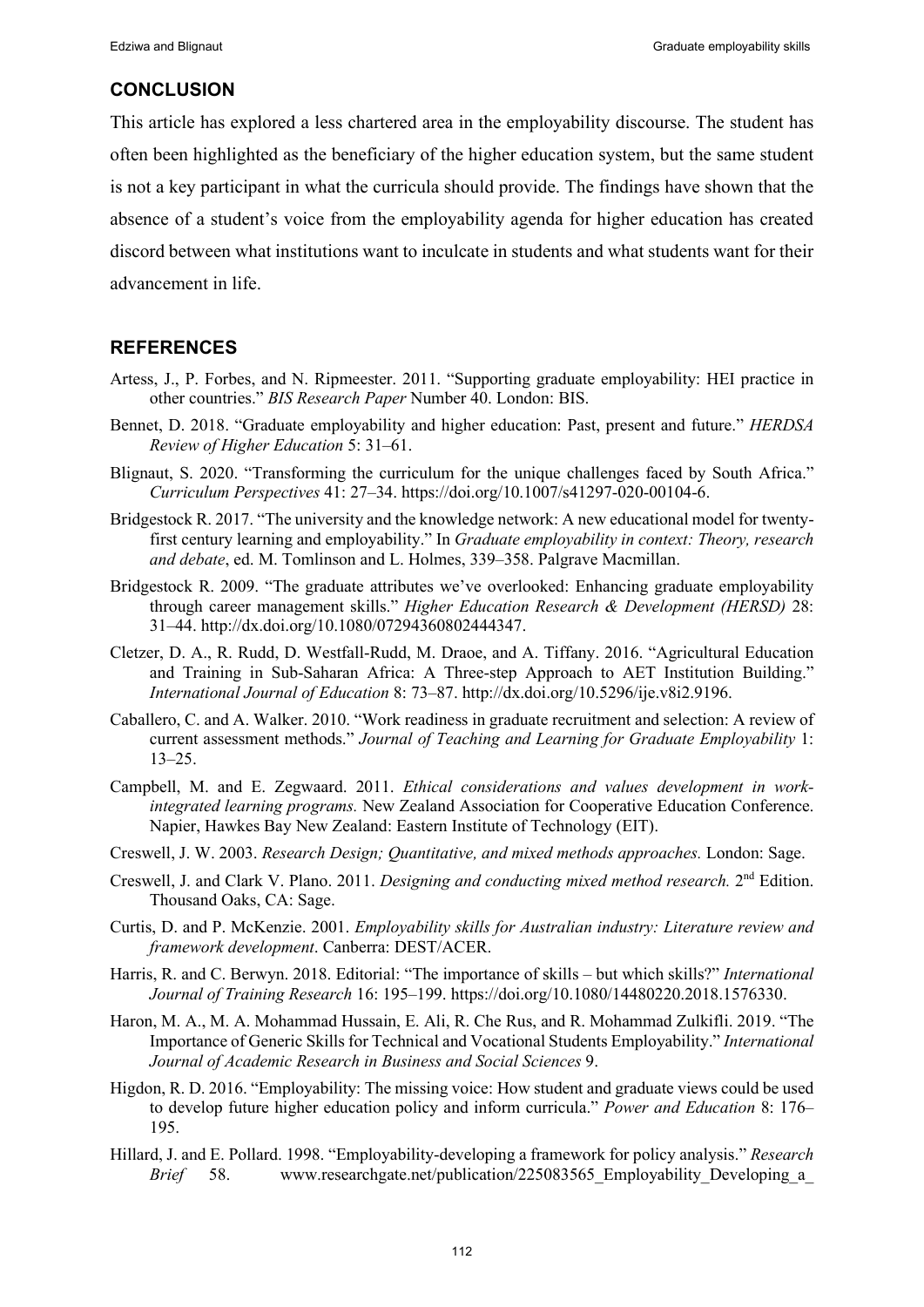framework for policy analysis. (Accessed 4 May 2018).

- Holmes, L. 2013. Competing perspectives on graduate employability: Possession, position or process? *Studies in Higher Education* 38: 538–554.
- Ismail, S. and D. Mohammed. 2015. Employability Skills in TVET Curriculum in Nigeria Federal Universities of Technology. *Procedia ‒ Social and Behavioral Sciences* 204: 73‒80.
- Jollands, M. 2015. "A framework for graduate employability adapted for discipline differences." In *Research and Development in Higher Education: Learning for Life and Work in a Complex World,* ed. T. Thomas, E. Levin, P. Dawson, et al., 246–255. Melbourne, Australia: Higher Education Research and Development Society of Australasia, Inc.
- Jones, K. 2013. *The Role of Agricultural Technical and Vocational Education and Training in Developing Countries: A Review of Literature, Issues and Recommendations for Action*. Innovation for Agricultural Training and Education.
- Kirui, OKa and M. Kozicka. 2018. "Vocational Education and Training for Farmers and Other Actors in the Agri-Food Value Chain in Africa ZEF." *Working Paper Series.* University of Bonn: Center for Development Research.
- Leggett, M., A. Kinnear, M. Boyce, and I. Bennet. 2004. "Student and staff perceptions of the importance of generic skills in science." *Higher Education Research and Development* 23: 295– 312. https://doi.org/10.1080/0729436042000235418.
- Lisá E., K. Hennelová, and D. Newman. 2019. "Comparison between employers' and students' expectations in respect of employability skills of university graduates." *International Journal of Work-Integrated Learning* 20: 71‒82.
- Lowden, K., S. Hall, D. D. Elliot, and J. Lewin. 2011. *Employers' Perceptions of the Employability Skills of New Graduates.* London: Edge Foundation.
- Merriam, S. B. 2009. *Qualitative Research: A Guide to Design and Implementation. Revised and Expanded from Qualitative Research and Case Study Applications in Education*. New York: Jossey-Bass.
- Moore, T. and J. Morton. 2015. "The myth of job readiness? Written communication, employability, and the 'skills gap' in higher education." *Studies in Higher Education* 42: 591-209 DOI: 10.1080/03075079.2015.1067602. 42:3, 591-609
- Morrison, A. 2014. "A class act? Lecturers' views on undergraduates' employability." *British Journal of Sociology of Education* 35: 487‒505.
- Moser, A. and I. Korstjens. 2018. "Series: Practical guidance to qualitative research. Part 3: Sampling, data collection and analysis." *European Journal of General Practice* 24: 9-18.
- Mutitu, K., W. Odongo, and M. Kihu. 2018. "An Investigation on Youth Employability skills in TVET Institutions Mombasa County." *African Journal of Technical & Vocational education & Training* 3: 78‒93.
- Mtawa, N., S. Fongwa, and M. Wilson-Strydom. 2019. "Enhancing graduate employability attributes and capabilities formation: A service-learning approach." *Teaching in Higher Education* 26: 679– 695. http://doi.org/10.1080/1355625.2019.1672150.
- Nugraha, H. D., R. A. V. Kencanasari, and R. Nuril. 2020. "Employability Skills in Technical Vocational Education and Training (TVET)." *Innovation of Vocational Technology Education* XVI: 1‒10. www.ejournal.upi.edu/index.php/invotec.
- Nyumba, T. O., K. Wilson, C. H. Derrick, and N. Murkherjee. 2018. "The use of focus group discussion methodology: Insights from two decades of application in conservation." *Methods in Ecology and Evolution* 9: 20‒32.
- Oliver, B. 2015. "Redefining graduate employability and work-integrated learning: Proposals for effective higher education and disrupted economies." *Journal of Teaching & Learning & Graduate Employability* 6: 56‒65.
- Osmani, M., V. Weerakkody, N. Hindi, and T. Eldabi. 2019. "Graduates employability skills: A review